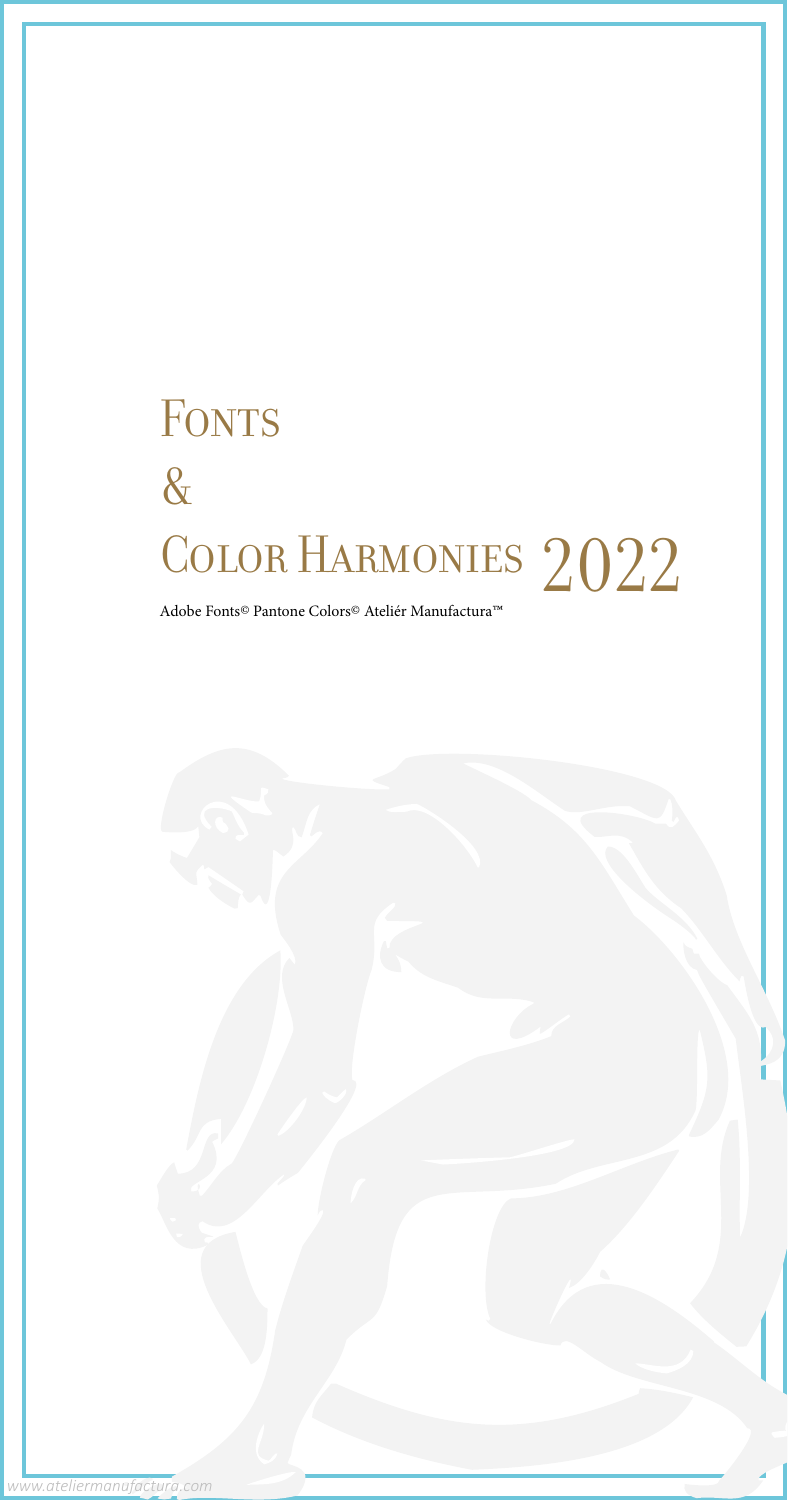Together with their families Alexis Lee West ABGDE JYHIHZJKLIUN EG Cezanne abcdefghchijklmnopqustuvwx

*www.ateliermanufactura.com*

### **FONTS 2022**

1

Together with their families<br>Alexis Lee West Taylor Eliot Keegan request the pleasure of your company ABCDEFGHCHIJKLMN OPQRSTUVWXYZ American Scribe abcdefghchyklmnopqrstuvwxyz  *Together with their families Alexis Lee West* and<br>Iaylor Eliot Keegan *Taylor Eliot Keegan request the pleasure of your company ABC DE F GH C HIJKLMN OPQRST UVW X YZ* Bickham Script *abcdefghchijklmnopqrstuvwxyz*  $\sqrt{14}$ 

Together with their families<br>Ale*fis* Lee West<br>Taylor Eliot Keegan<br>request the pleasure of your company<br>BCDEFGHCHIJKLMNDRSTUVWXYZ<br>abcdefghchijklmnopqrstunwxyz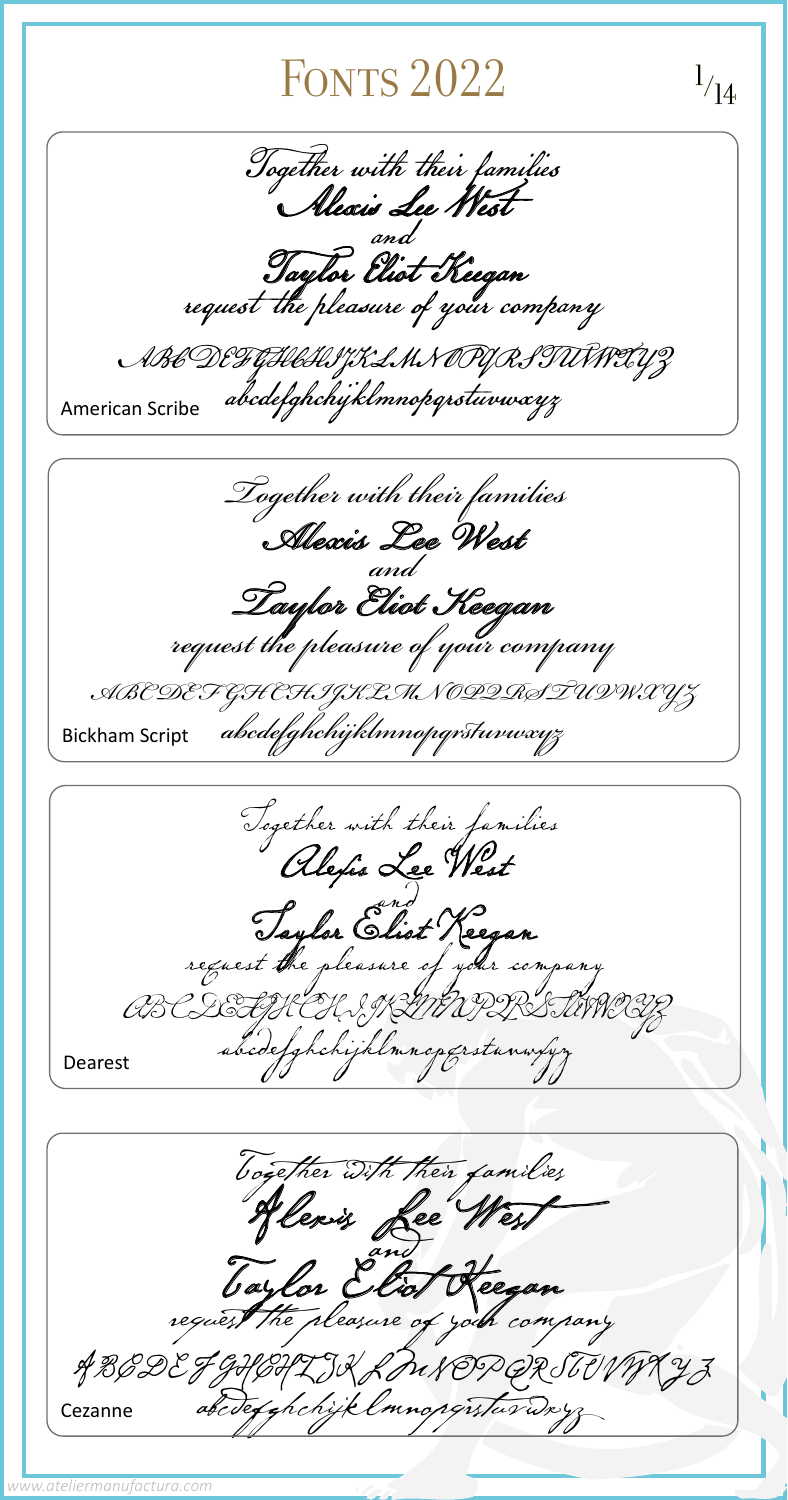### FONTS  $2022$   $\frac{2}{14}$

Together with their families Alexis Lee West and<br> $\overline{O}$ . Taylor Eliot Heegan ABCDEFGHCHIJKLMNOPQRSTUVWXYZ Emily Austin abcdefghchijklmnopqrstuvwxyz Together with their families Alexis Lee West and Taylor Eliot Keegan request the pleasure of your company A BOOD E FYHOOVEIJKLMA PIDAST UN W XYZ Lamar Pen abcdefghchijklmnopgrstuvwxyz Together with their families Alexis Lu Mest **vX**<br>and<br>O Taylor Eliot Rugan ABCDEF GHEHIJKLMNOPOIELIWMXV

Texas abcdefghchijklmnopgrotuvwxyz

 Together with their families Alexis Lee West Taylor Eliot Keegan request the pleasure of your company ABCDEFGHCHIJKLMNOPQRSTUVWXYZ Origins abcdefghchijklmnopqrstuwxyz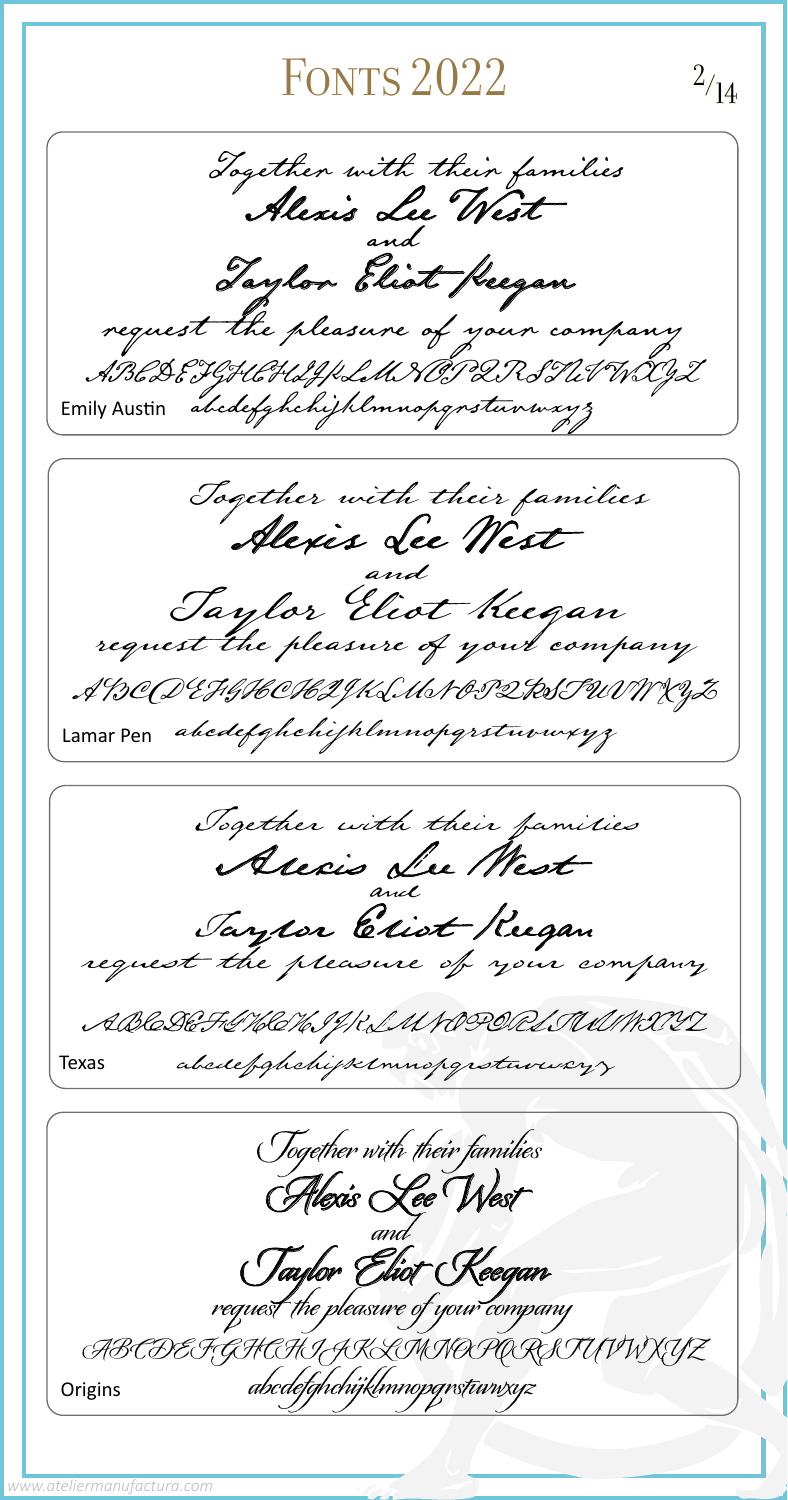## FONTS  $2022$   $3/14$

Together with their families<br>Alexis Lee West<br>Taulor Cliot Keegan request the pleasure of your company ABC DE FGHCHIJKLMNO PORSTUNNXY" Marcel abcdefghchijklmnopqrstuvwxyz  *Together with their families Alexis Lee West and Taylor Eliot Keegan request the pleasure of your company ABCDEFGHCHIJKLMNOPQRSTUVWXYZ* Nautica *abcdefghchijklmnopqrstuvwxyz* Together with their families Alexis Lee West Taylor Eliot Keegan request the pleasure of your company ABCDEFGHCHIJKLMNOPQRSTUVWXYZ Antiquarian Scribe abcdefghchijklmnopgrstuvwxyz

**Together with their families Alexis Lee West**

**and**

**Taylor Eliot Keegan**

**request the pleasure of your company**

**A B CD EF G H CHIJ K L M N OPQ R STU V W X YZ abcdefghchijklmnopqrstuvwxyz** Adorn Pomander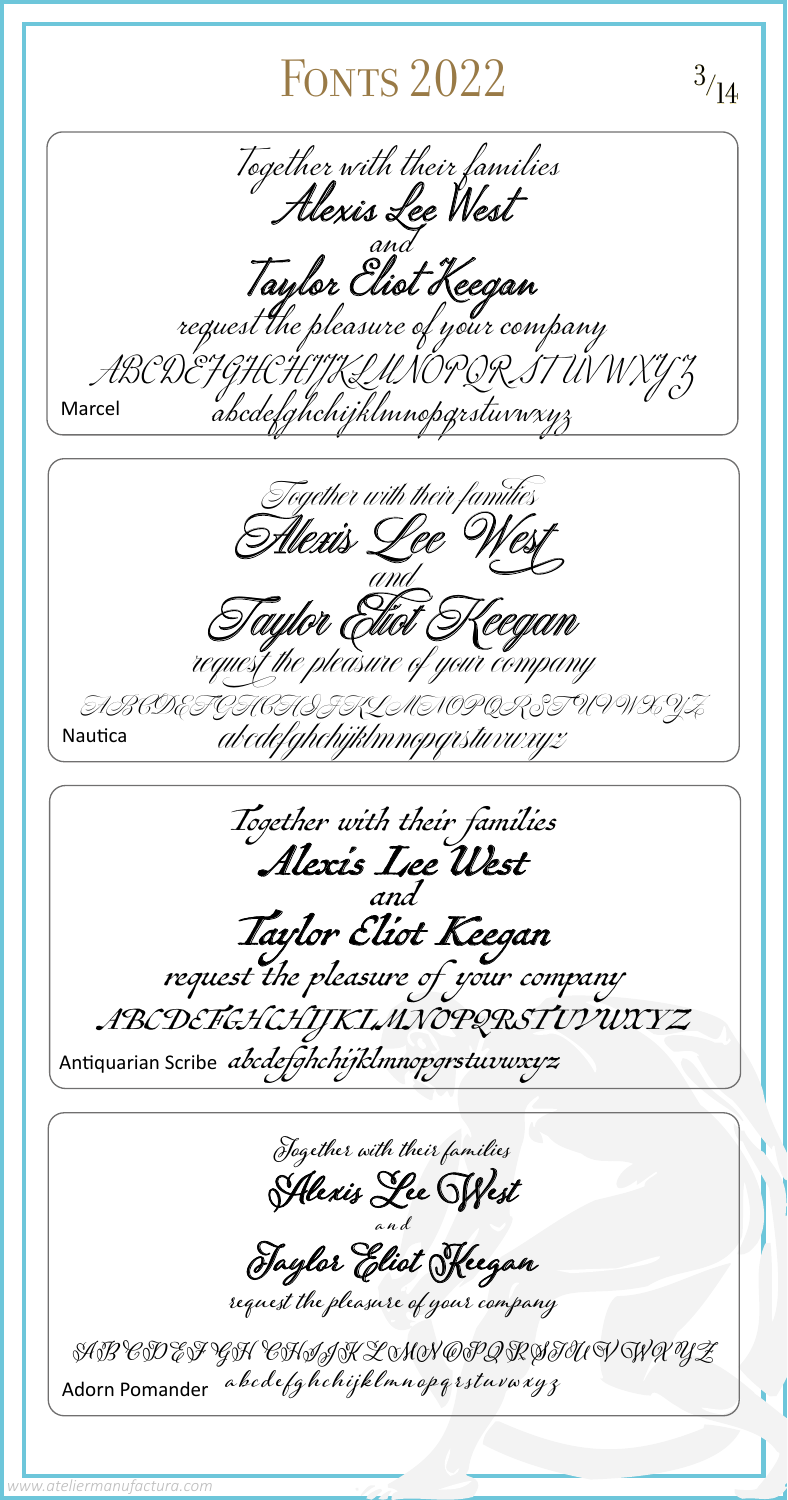**Together with their families**

## FONTS  $2022$   $4/14$

 *Together with their families Alexis Lee West and Taylor Eliot Keegan request the pleasure of your company ABCDEFGHCHIJKLMNOPQRSTUVWXY Z abcdefghchijklmnopqrstuvwxyz* Zapfino

| <b>ALEXIS LEE WEST</b>       |                                             |
|------------------------------|---------------------------------------------|
| AND                          |                                             |
| <b>TAYLOR ELIOT KEEGAN</b>   |                                             |
|                              | <b>REQUEST THE PLEASURE OF YOUR COMPANY</b> |
| ABCDEFGHCHIJKLMNOPQRSTUVWXYZ |                                             |
| <b>Tacitus</b>               |                                             |
| www.ateliermanufactura.com   |                                             |

Together with their families Alexis Lee West and Taylor Eliot Keegan request the pleasure of your company ABCDEFGHCHIJK LMNOPQRST UV W X YZ abcdefghchijklmnopqrstuvwxyz Cinque Donne

Together with their families Alexis Lee West and Taylor Eliot Keegan request the pleasure of your company ABCDEFGHCHIJKLMNOPGRSTUVWXYZ abcdefghchijklmnopqrstuvwxyz

Old London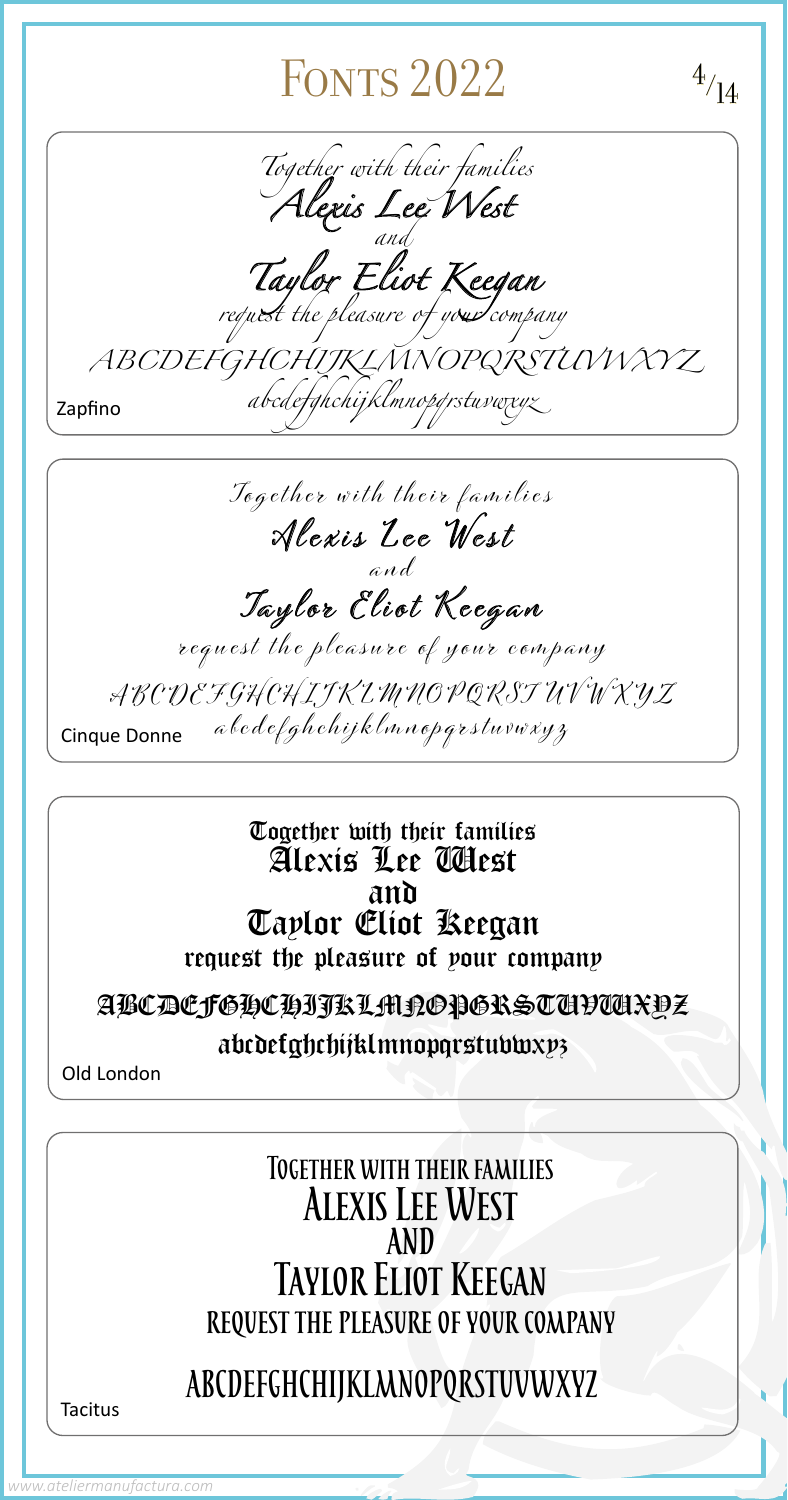#### Together with their families Alexis Lee West

and

#### TAYLOR ELLOT KEEGAN

request the pleasure of your company

#### ABCDEFGHCHIJKLMNOPQRSTUVWXYZ abcdefghchijklmnopqrstuvwxyz

Foglihten

Together with their families Alexis Lee West and Taylor Eliot Keegan request the pleasure of your company

### ABCDEFGHCHIJKLMNOPGRSTUVWXYZ Giorgio abcdefghchijklmnopqrstuvwxyz

## FONTS  $2022$  5<sub>/14</sub>

Together with their families Alexis Lee West and Taylor Eliot Keegan request the pleasure of your company

ABCDEFGHCHIJKLMNOPQRSTUVWXYZ abcdefghchijklmnopqrstuvwxyz Elina Decor

Together with their families

#### Alexis Lee West

and

#### Taylor Eliot Keegan

request the pleasure of your company

#### ABCDEFGHCHIJKLMNOPQRSTUVWXYZ

Filosofia Unicase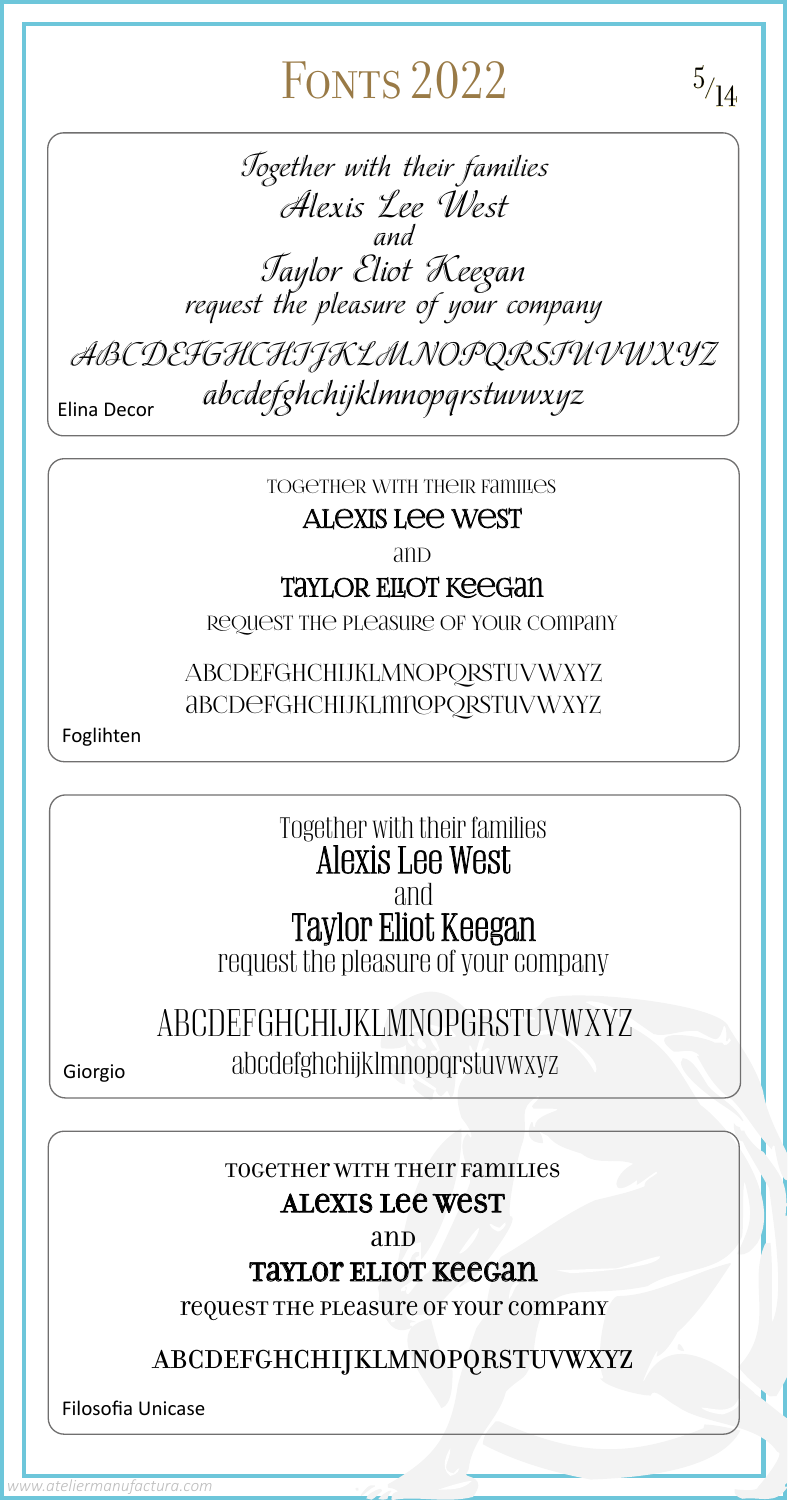# FONTS  $2022$  6/14

#### Together with their families Alexis Lee West

#### **AND**

### Taylor Eliot Keegan

### request the pleasure of your company

### ABCDEFGHCHIJKLMNOPQRSTUVWXYZ

Filosofia

ABCDEFGHCHIJKLMNOPQRSTUVWXYZ  $N_{\text{ueva}}$  abcdefghchijklmnopqrstuvwxyz

*Together with their families Alexis Lee West and Taylor Eliot Keegan request the pleasure of your company ABCDEFGHCHIJKLMNOPQRSTUVWXYZ* Scrivano *abcdefghchijklmnopqrstuvwxyz*

Together with their families

### Alexis Lee West

and

### Taylor Eliot Keegan

request the pleasure of your company

*Together with their families Alexis Lee West*

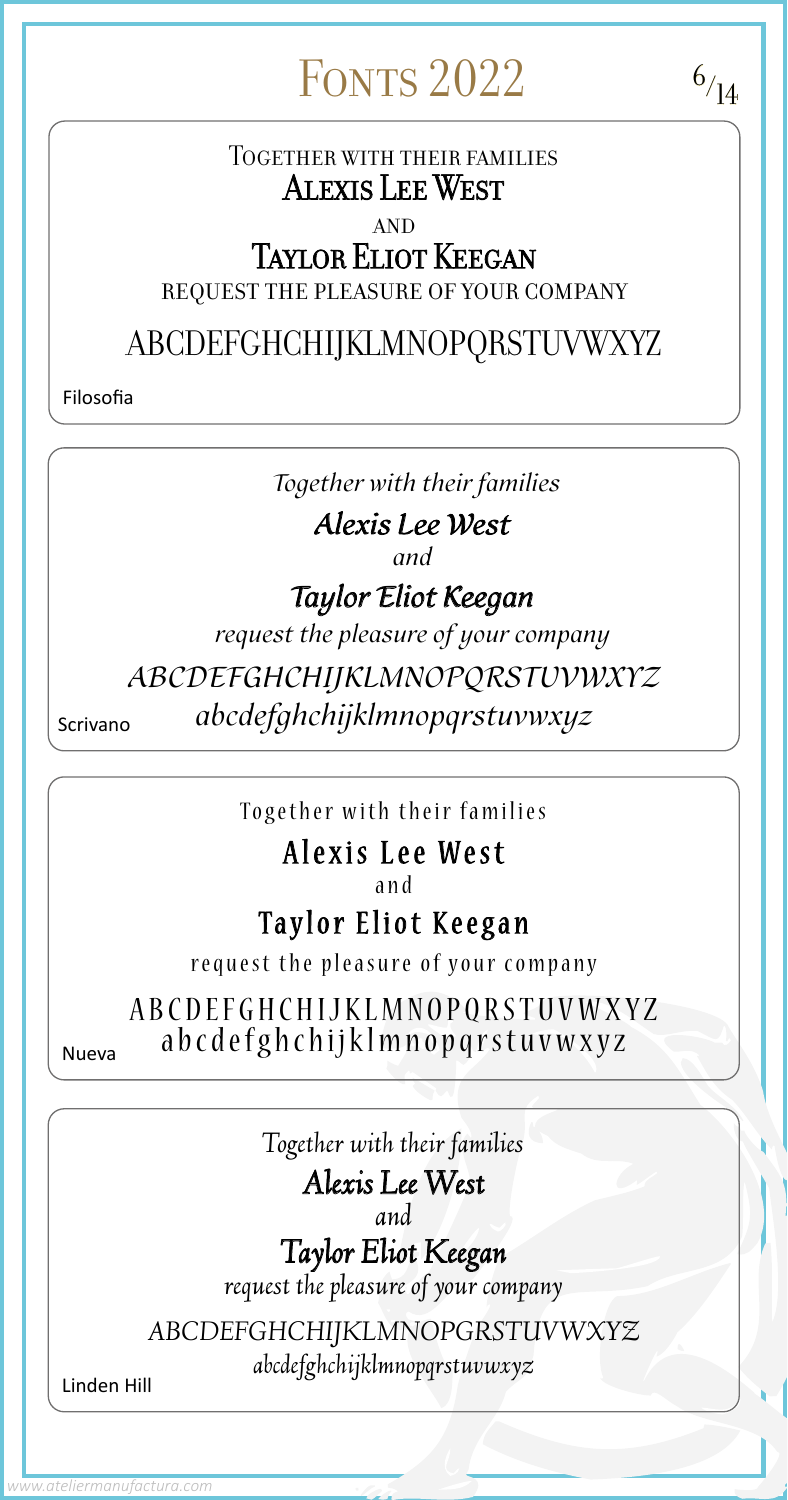*Together with their families Alexis Lee West*

## FONTS  $2022$   $\frac{7}{14}$

*Together with their families Alexis Lee West and Taylor Eliot Keegan request the pleasure of your company ABCDEFGHCHIJKLMNOPGRSTUVWXYZ*

*abcdefghchijklmnopqrstuvwxyz* Garamond Premier



Together with their families Alexis Lee West and Taylor Eliot Keegan request the pleasure of your company

ABCDEFGHCHIJKLMNOPqRSTUVWXYZ abcdefghchijklmnopqrstuvwxyz

Oranienbaum

*Together with their families*

*Alexis Lee West*

*and*

### *Taylor Eliot Keegan*

*request the pleasure of your company*

*ABCDEFGHCHIJKLMNOPQRSTUVWXYZ abcdefghchijklmnopqrstuvwxyz* Malaga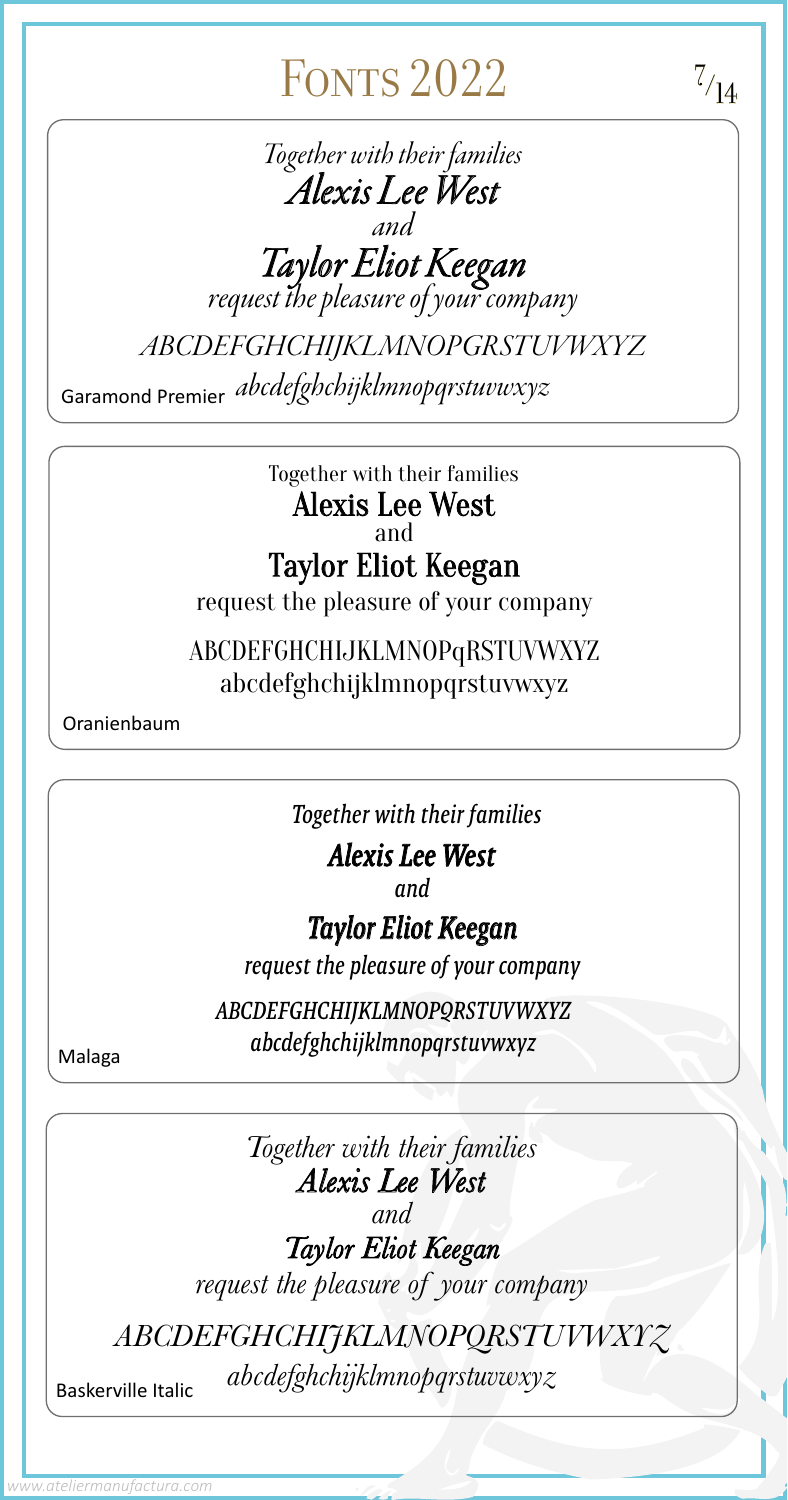#### Together with their families Alexis Lee West & TAYLOR ELIOT KEEGAN request the pleasure of your company

#### ABCDEFGHCHIJKLMNOPQRSTUVWXYZ

Adorn Engraved

## FONTS  $2022$   $8/14$

Together with their families Alexis Lee West

#### and Taylor Eliot Keegan

request the pleasure of your company

ABCDEFGHCHIJKLMNOPQRSTUVWXYZ abcdefghchijklmnopqrstuvwxyz

Azote

Together with their families Alexis Lee West

Together with their families



#### Alexis Lee West and Taylor Eliot Keegan

request the pleasure of your company

ABCDEFGHCHIJKLMNOPQRSTUVWXYZ abcdefghchijklmnopqrstuvwxyz

Mrs Eaves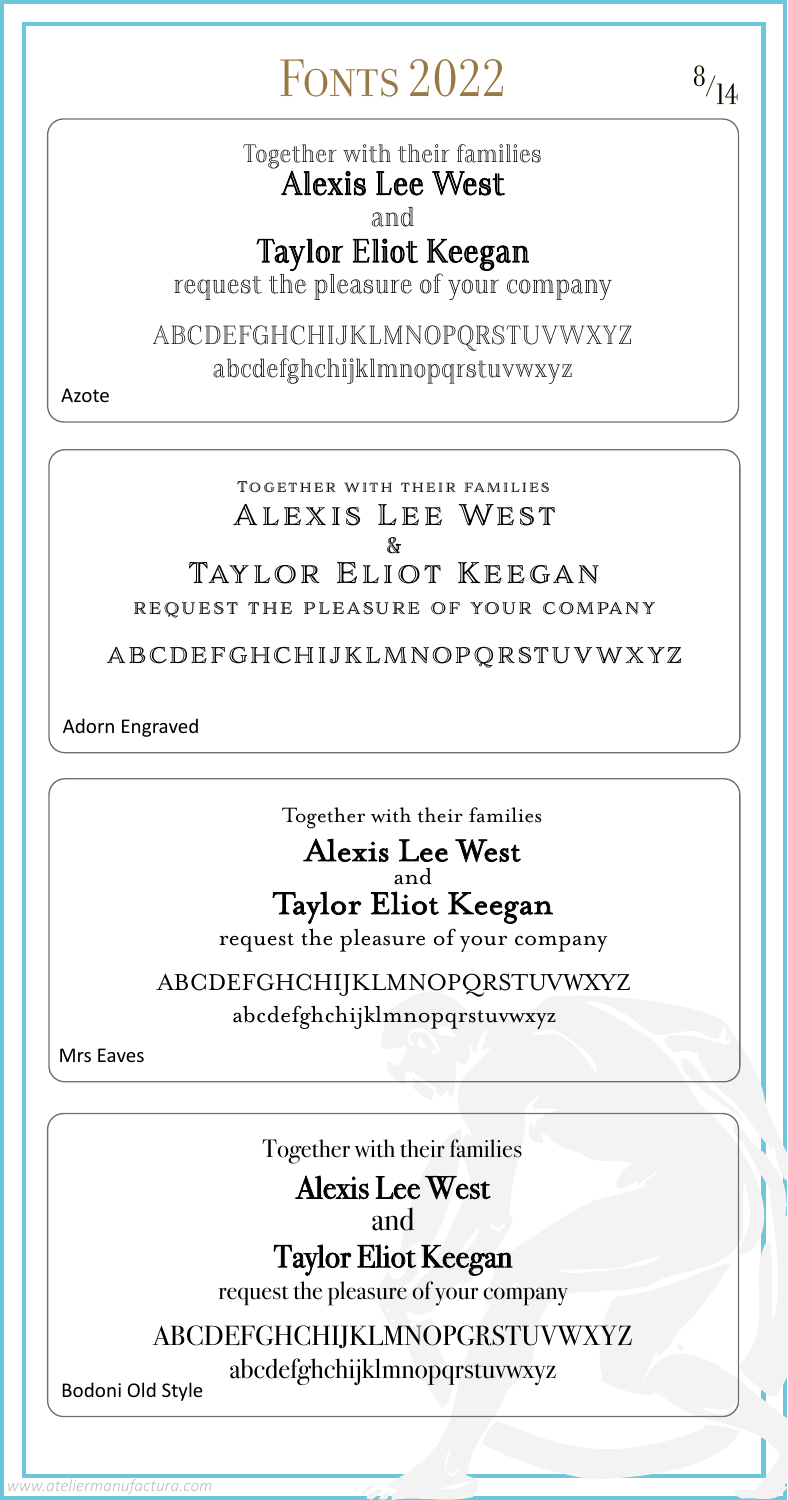Together with their families Alexis Lee West

## and Taylor Eliot Keegan<br>request the pleasure of your company ABCDEFGHCHIJKLMNOPQRSTUVWXYZ abcdefghchijklmnopqrstuvwxyz Dense

Together with their families Alexis Lee West and Taylor Eliot Keegan request the pleasure of your company

Together with their families Alexis Lee West and Taylor Eliot Keegan request the pleasure of your company ABCDEFGHCHIJKLMNOPQRSTUVWXYZ abcdefghchijklmnopqrstuvwxyz Franklin Gothic

ABCDEFGHCHIJKLMNOPQRSTUVWXYZ abcdefghchijklmnopqrstuvwxyz

Cuprum

## FONTS  $2022$  9/14

### Together with their families Alexis Lee West **AND** Taylor Eliot Keegan

request the pleasure of your company

### ABCDEFGHCHIJKLMNOPQRSTUVWXYZ

Trajan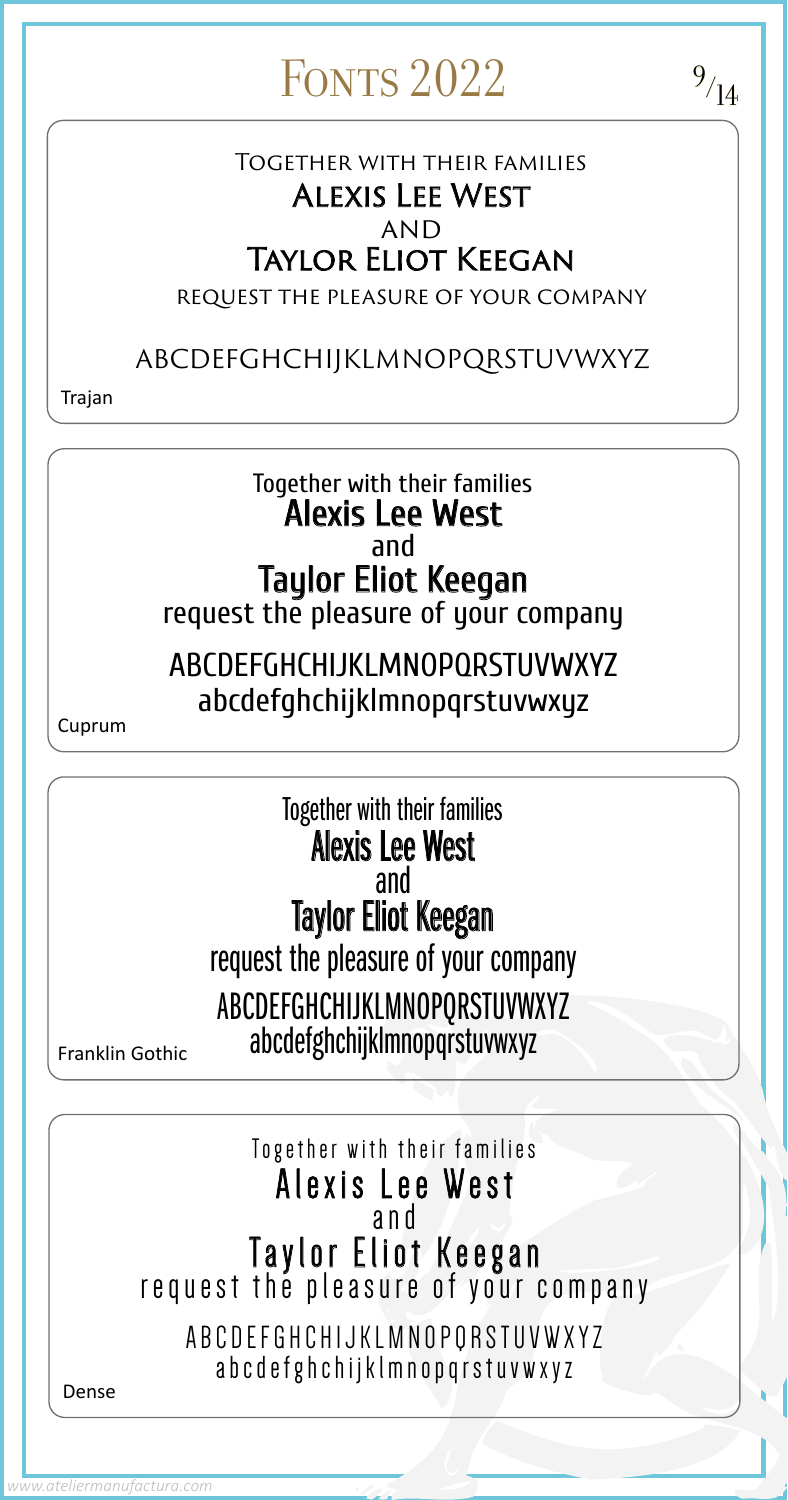as they are united in marriage on Friday, the fourteenth of August two thousand twenty at five o'clock in the evening

The Durham Museum 801 South 10th Street, Omaha, Nebraska

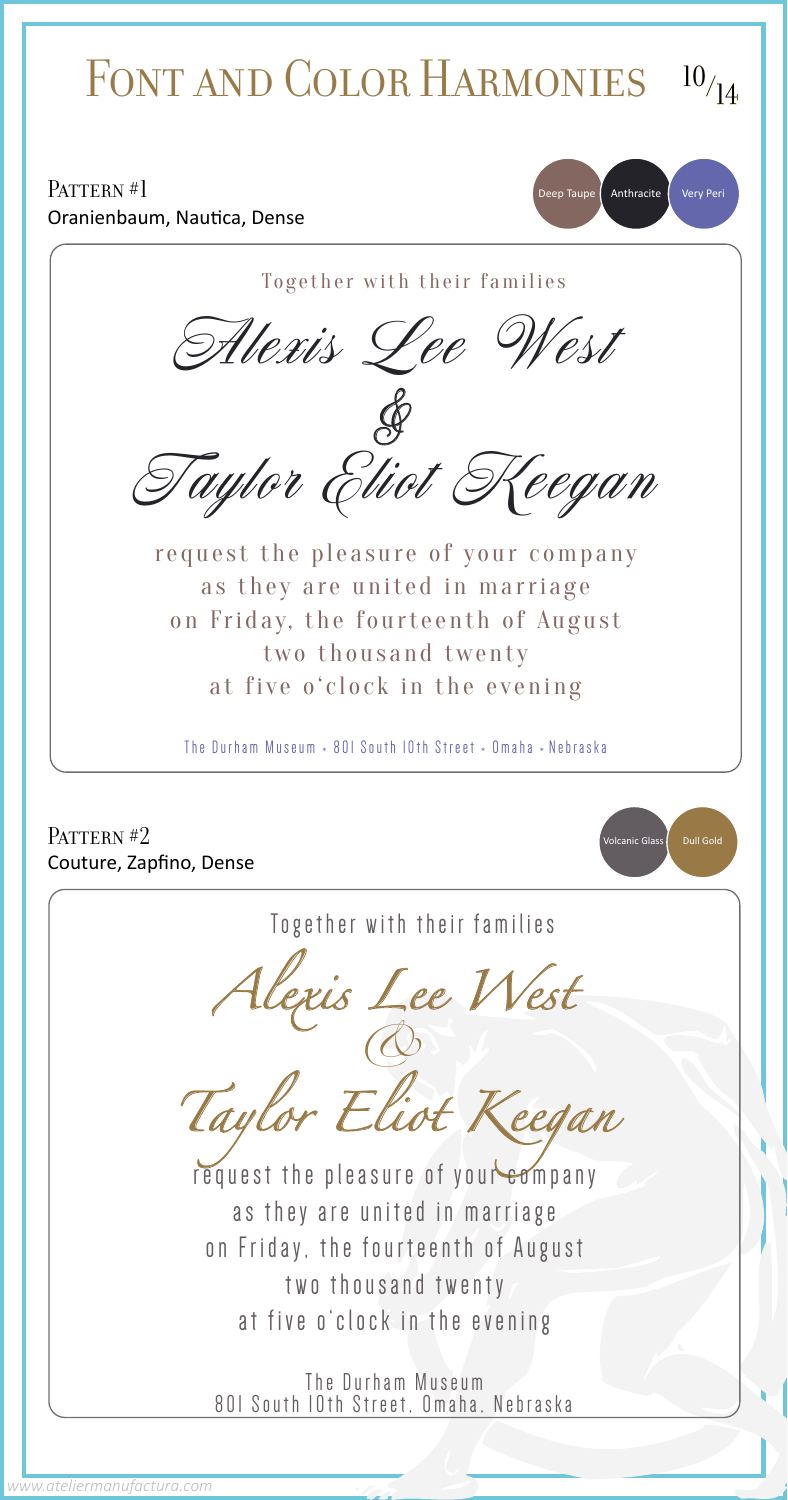### PATTERN #4 Together with their families Alexis Lee West American Scribe, Giorgio, Frankllin Gothic Together with their families **Alexis Lee West and Taylor Eliot Keegan** request the pleasure of your company as they are united in marriage on Friday, the fourteenth of August two thousand twenty at five o'clock in the evening The Durham Museum 801 South 10th Street, Omaha, Nebraska Adorn Engraved, Adorn Pomander, Cuprum Elderberry | Hawthorn R. Muted Clay  $\text{PATTERN } \#3$  Greenbriar Chai Tea Eggshell Blue FONT AND COLOR HARMONIES  $11/14$

& Taylor Eliot Keegan

request the pleasure of your company<br>as they are united in marriage<br>on Friday, the fourteenth of August<br>two thousand twenty<br>at five o'clock in the evening

#### The Durham Museum 801 South 10th Street, Omaha, Nebraska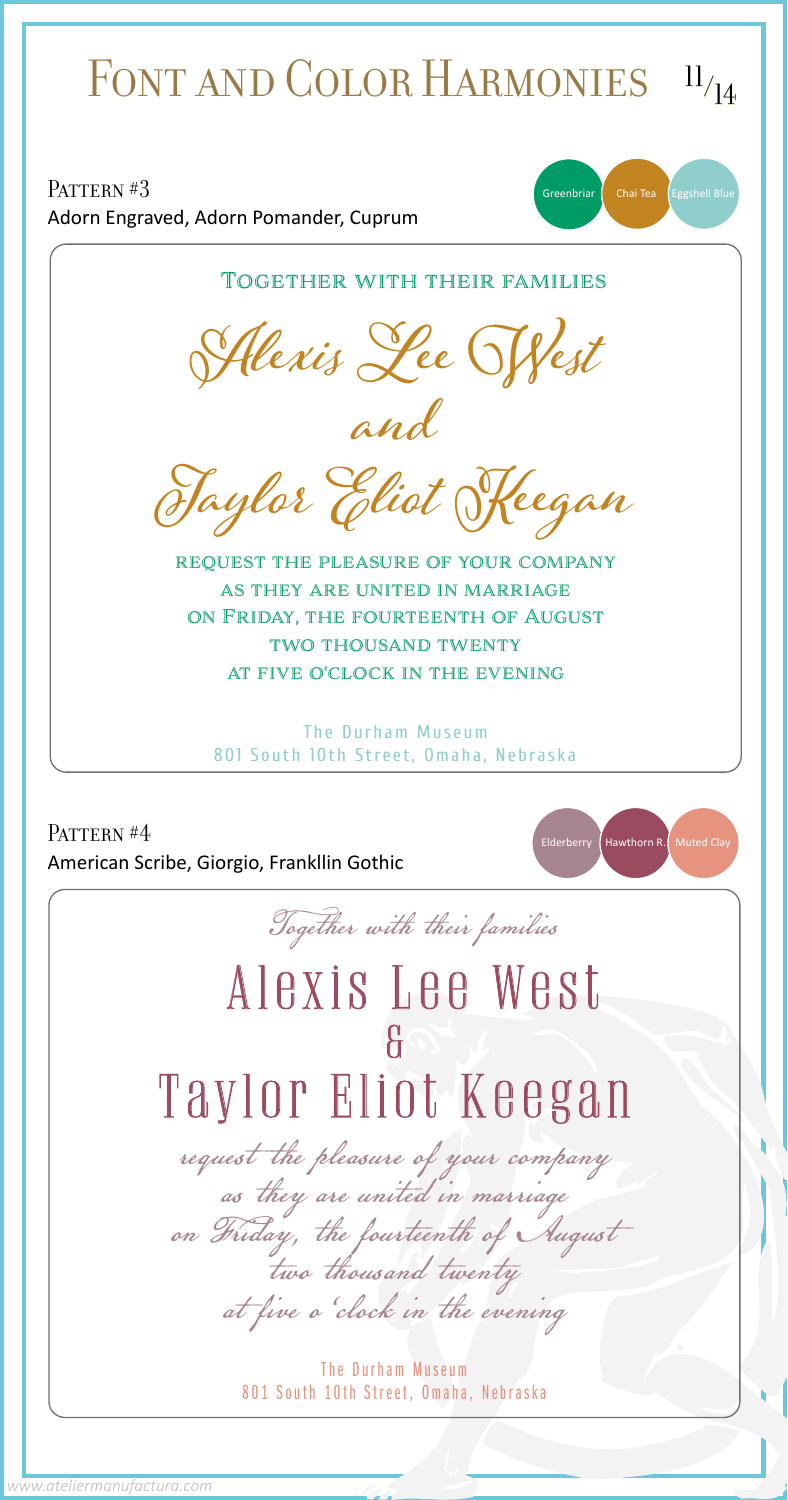## PATTERN #5 PATTERN #6 Together with their families Alexis Lee West Mrs Eaves, Nueva, Mrs Eaves Together with their families Alexis Lee West & Taylor Eliot Keegan request the pleasure of your company as they are united in marriage on Friday, the fourteenth of August two thousand twenty at five o'clock in the evening The Durham Museum, 801 South 10th Street, Omaha, Nebraska Bodoni Old Style, Lamar Pen, Cuprum Iced Coffee | Very Peri | Tourmaline Anthracite | Lindt Gold FONT AND COLOR HARMONIES  $12/14$

and Taylor Eliot Keegan

request the pleasure of your company

as they are united in marriage on Friday, the fourteenth of August two thousand twenty at five o'clock in the evening

The Durham Museum 801 South 10th Street, Omaha, Nebraska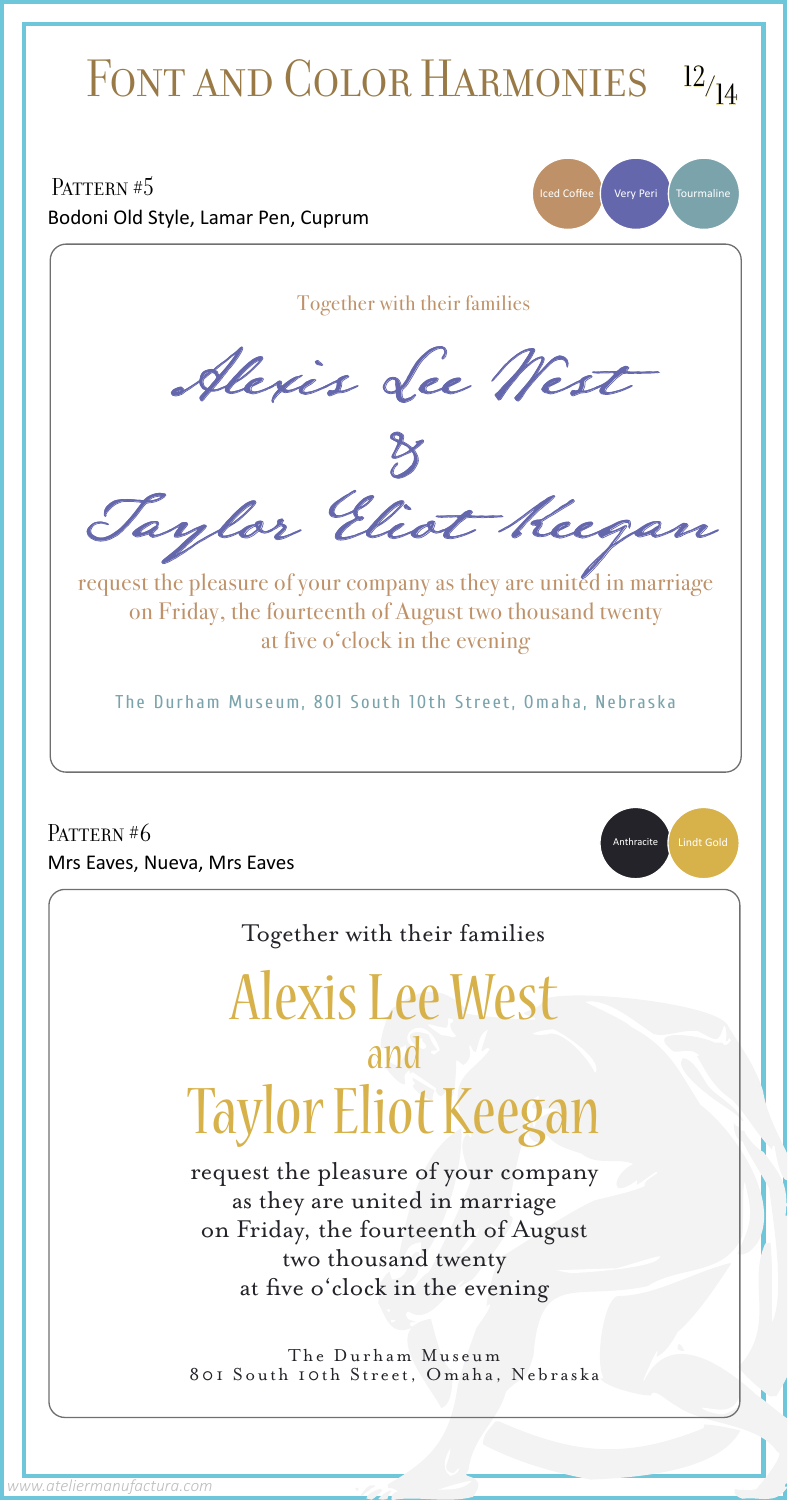### PATTERN #7 PATTERN #8 Azote, Trajan, Mrs Eaves Together with their families Alexis Lee West  $\mathcal{X}$ TAYLOR ELIOT KEEGAN request the pleasure of your company as they are united in marriage on Friday, the fourteenth of August two thousand twenty at five o'clock in the evening The Durham Museum 801 South 10th Street, Omaha, Nebraska Foglihteen, Filosofia, Cuprum Deep Taupe | Plaza Taupe Very Peri  $\Big($  Petrifiled Oak $\Big($  Plaza Taupe Very Peri FONT AND COLOR HARMONIES  $13/14$

Together with their families

## Alexis Lee West

### **AND** TAYLOR ELIOT KEEGAN

request the pleasure of your company as they are united in marriage

on Friday, the fourteenth of August two thousand twenty at five o'clock in the evening

The Durham Museum 801 South 10th Street, Omaha, Nebraska